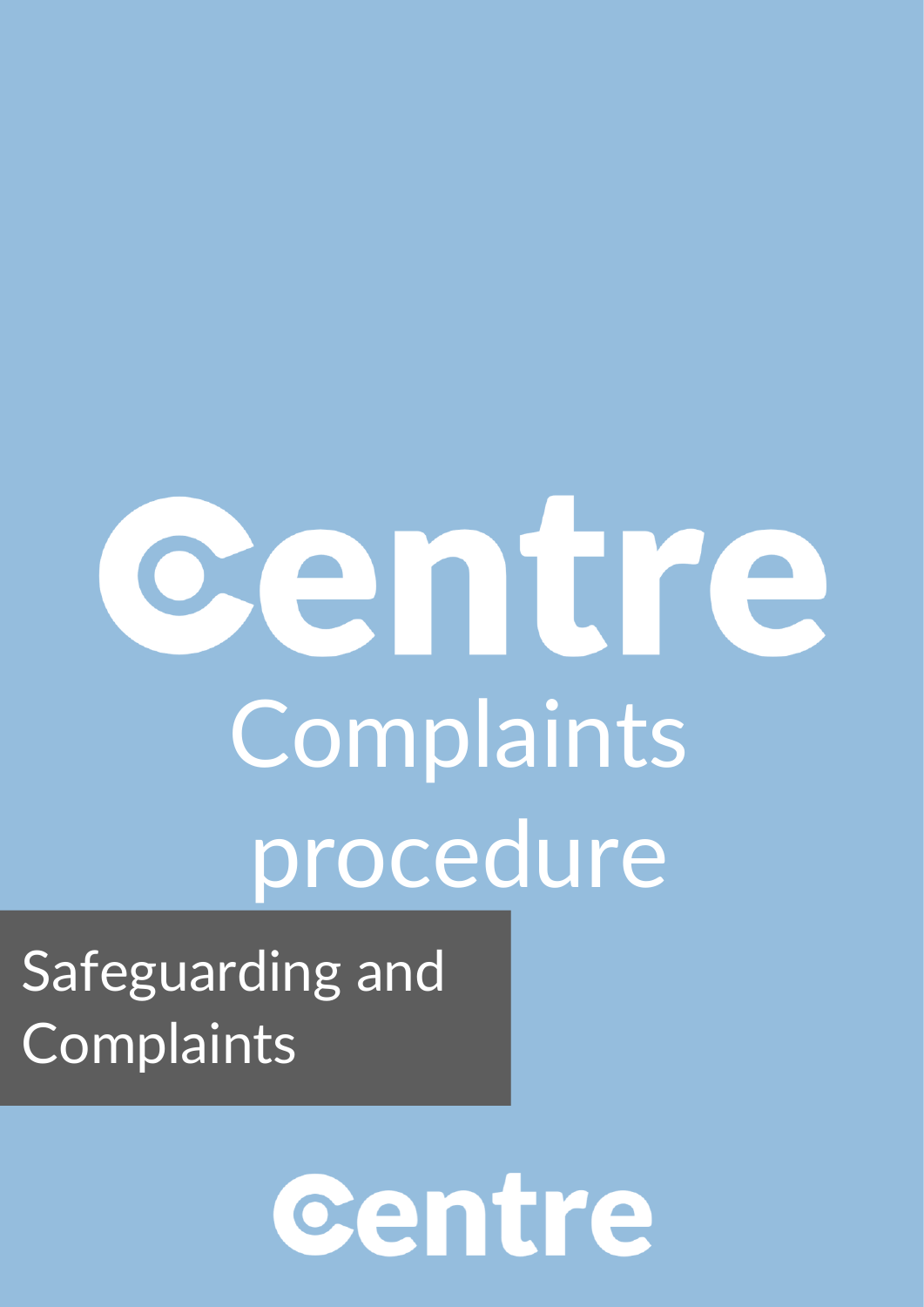## **Date these procedures came into effect:** 31/12/2021

## **Date these procedures must be updated by:** 01/01/2023

**Written by:** Torrin Wilkins.

**This document sets out:** the complaint's procedures for Centre, what to do if you have a complaint, what will happen if someone has made a complaint against you and how incidents are dealt with.

**Who is covered by this policy?** This policy is applicable to all members of Centre. This includes the: Administration, Spokespeople, Regional/State Chairs, ex-members of Centre and members of Centre Students. You can also make a complaint as a member of the public.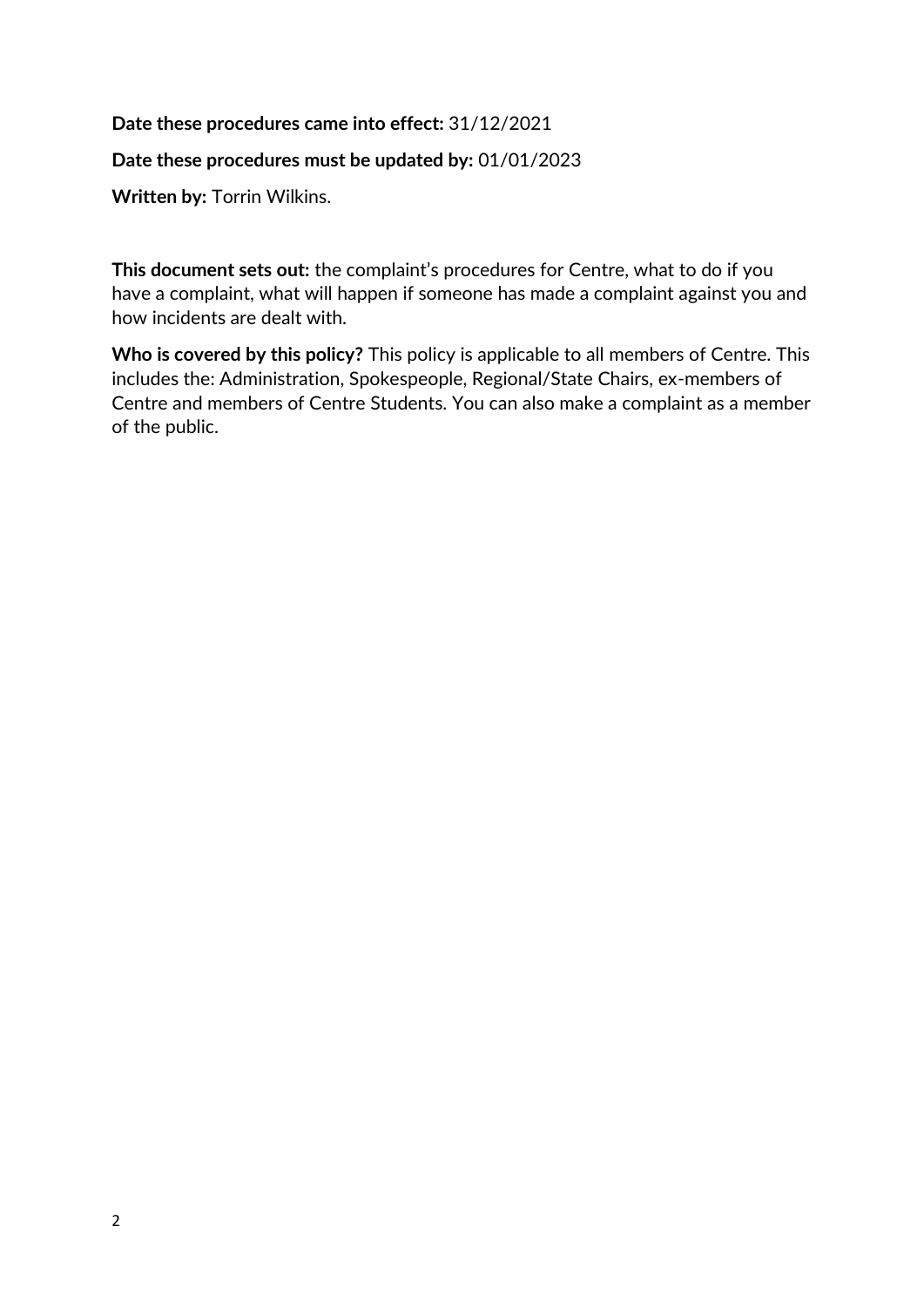## People mentioned in the procedure:

See our full safeguarding, complaints and pastoral care team: <https://centrethinktank.co.uk/safeguarding-complaints-and-pastoral-careteam/>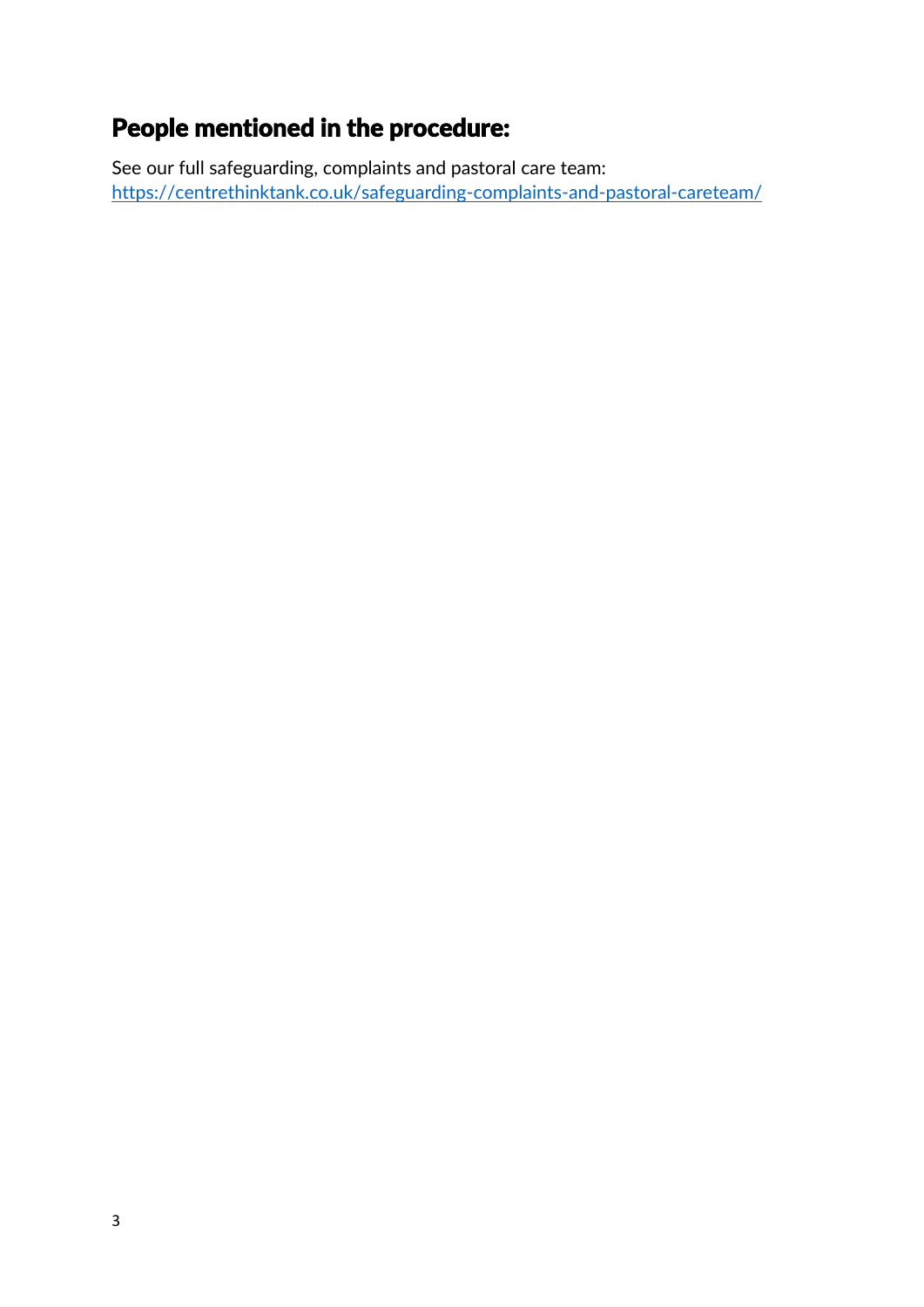**Preventing issues from occurring.** Within Centre we want to create an atmosphere and a culture that ensures as far as possible people are comfortable to make complaints and incidents do not occur to begin with. We will also learn from any past safeguarding breaches or complaints to prevent issues from reoccurring.

**Who to make a complaint to?** We have a team within Centre that deals with collecting complaints, either of which you can make a complaint to. This can either be our Head of Complaints or our Deputy Head of Complaints. However, the Deputy Head should only be used if there is a conflict of interest with the Head of Complaints. Both also have previously undergone Disclosure and Barring Service checks (DBS). Our complaints team is independent of Centre and it includes our Head of Complaints and the Deputy Head of Complaints. These members are not allowed to have a position anywhere else within Centre to maintain their independence

**Methods to make a complaint.** Complaints should be reported through the complaints form on our website in the complaints and safeguarding hub. This from can include your name, email address so you can be kept up to date with the process, whether you are a member of Centre, whether the complaint happened to you or someone else, whether you would like to remain anonymous, whether you have done anything to try and resolve the issue, the categories the complaint falls under, an explanation of the complaint, the URL of the post if it is a social media post, whether there is currently a police investigation into the issue, whether there is any additional evidence in the case, the name of the person you would like to make a complaint about, how old they are, whether they are a member of Centre, what region they live in, what position they hold, what you would like to see happen with your complaint, whether it is a joint complaint, if your complaint is an appeal and whether you agree to our privacy policy

Any communications about the complaint should then take place only through the contact details provided by the person making the complaint and the email for the member of the complaints team dealing with your case. To make a join complaint, both people must mention the other person making the complaint alongside them in their own complaint.

The first email you will receive from our complaints team will simply acknowledge that we have received your complaint. If a member of our complaints and safeguarding team does not get back to you within a few days to acknowledge they have received your complaint, you can contact them by email. Our Head of Complaints, George, is at Centresafeguarding@gmail.com and our Deputy Head of Complaints, can be emailed at [CentreDeputysafeguarding@gmail.com.](mailto:CentreDeputysafeguarding@gmail.com)

At both the beginning and the end of the complaints process the Head or Deputy Head of Complaints, depending on who is managing the case, should send a small report to the Director stating the random number given to the complaint. At the start it should simply say the rough nature of the complaint without any names or anything that could be used to identify the individual involved. At the end of the process, they will simply need to be told what action needs to be taken, if any.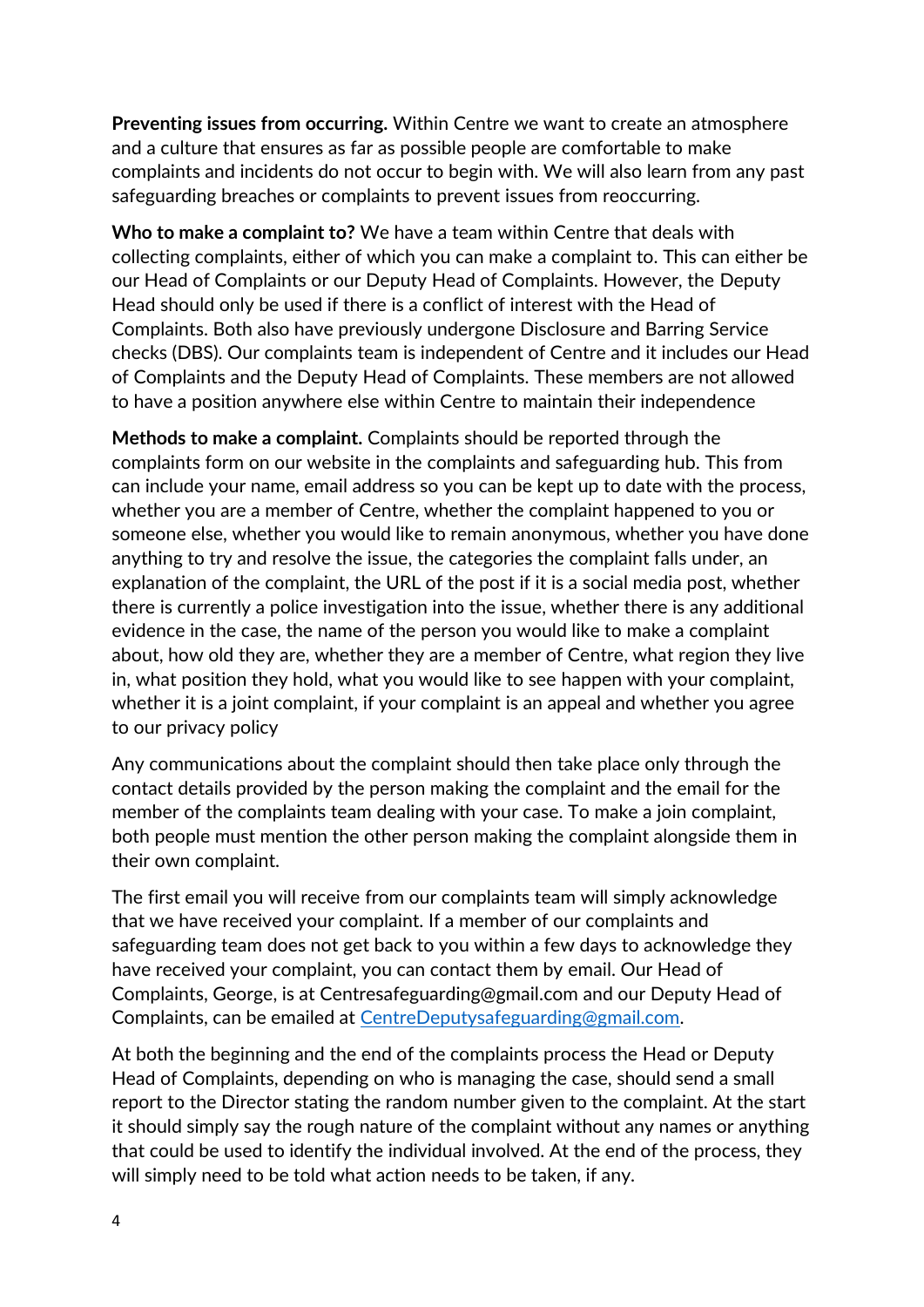If the Head or Deputy Head of Complaints leaves within this process the next person to hold that position will take over investigating the case. Once they are in the position, they will then have three months in which to investigate the case.

If you lose your email address during this process, then you should contact the head of complaints with your complaint number to change future emails to that address with your case number.

**Anonymity.** You should not mention the details of the people or person that the complaint is against publicly or to members of our team. However, you are free to discuss details of the case if identifying details about the person you have complained against are not included. This lasts for three months after submitting a case to us unless the person the complaint is against has left Centre or if the police are contacted in which case it lasts up until their investigations has concluded. This does not stop you from discussing details with the police, social services or councillors for issues such as mental health.

**Where this information goes.** Once the information is received by us, we will act as quickly as possible to respond to it. Complaints procedures are enacted by our Head or Deputy Head of Complaints. Depending on who the complaint goes to, only the person you send the complaint to will see who has made the complaint. The information will be anonymised by them to ensure no one else dealing with the complaint knows who the person making the complaint is. The only case in which the information will be shared is if the information needs to be shared with the authorities, the police or anonymous information with our complaints committee. Once an incident has occurred, or if there is a near miss, anonymous records will be kept so we can ensure our procedures learn from incidents in the future

**Dealing with complaints.** When complaints are received by the Head or Deputy Head of Complaints, they have 3 days in which to acknowledge the complaint and the complaint has to be dealt with in full, excluding any appeals, within three months of the complaint being made. They must also keep the person who made the complaint up to date with its progress.

**Pastoral support.** Members of Centre or those outside of Centre may also get support from the Pastoral Care Officer during the complaints process or more broadly during their time in Centre if they wish. This may necessary if the person is under 18 or a vulnerable adult. This can include when submitting a complaint, throughout the process and after the process is complete if requested.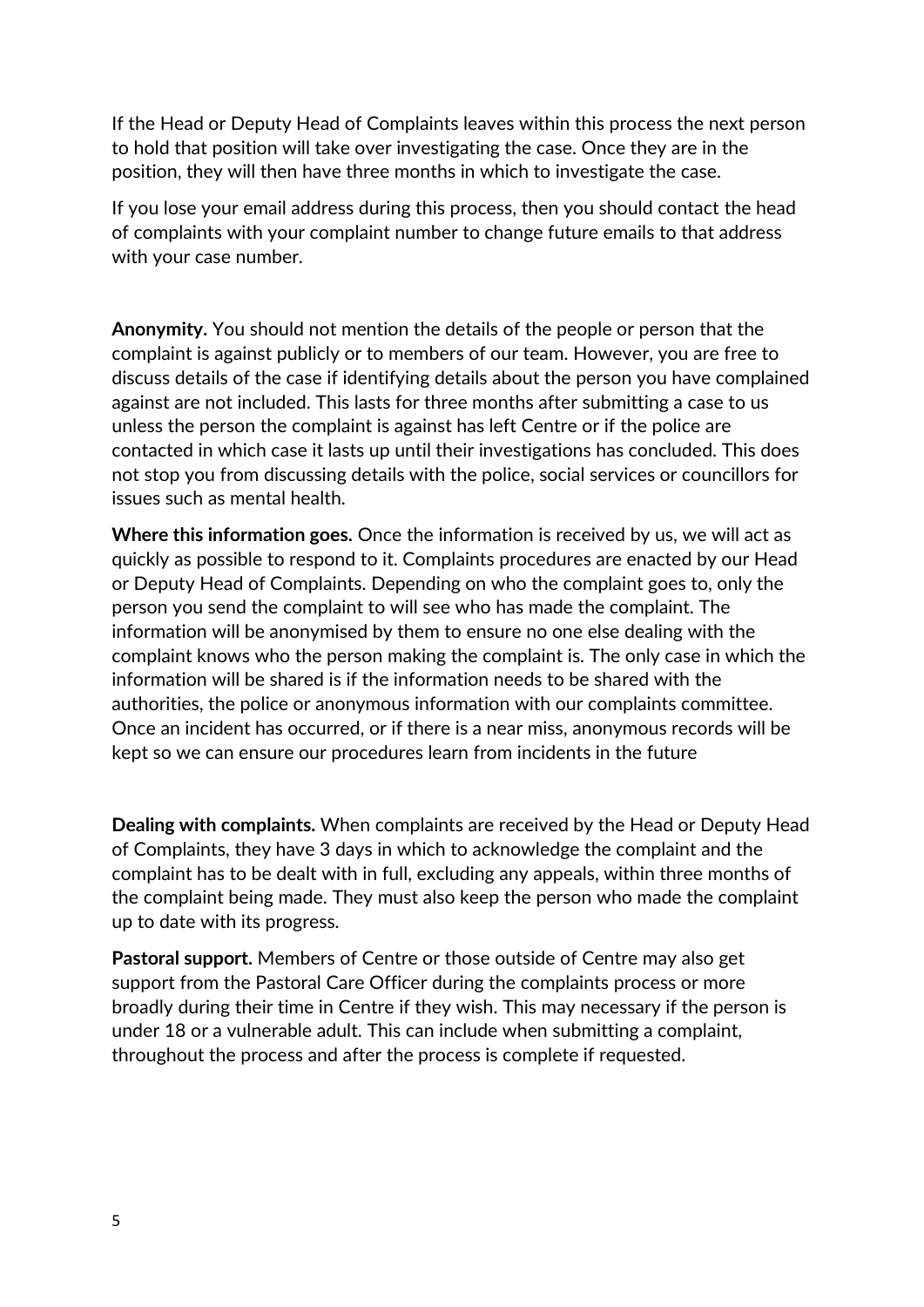**Initially responding to the complaint.** The first step will be to acknowledge the complaint from the person within three days. They can then request a copy of the latest membership data from the Director, the Deputy Director or the Membership officer. This can then allow them to email the person the complaint is against to tell them that there has been a complaint filed against them.

**Anonymising the complaint.** The Head or Deputy Head of Complaints then ensures that the information of the person making the complaint is anonymised. This will involve any details that may be used to identify the person such as their name, gender and age being anonymised so any details that go before the Complaints Committee will be purely about the case itself. To do this, each case will be assigned a number using Excel and the people within the case will only be referred to as person A, person B, person C and so on. The random number will be used for every email sent by the Head or Deputy Head of complaints during the process.

**Complaints against members of our team.** If a complaint is made against a member of the Centre team then they will not be allowed to take part in the process other than to appear before the Complaints Committee. If this is a member of the Administration, a Spokesperson or a Regional/State Chair has a complaint made against them, then they will immediately be suspended from their position until the process has been completed. If the Head of Complaints is the person the complaint is against, then the Deputy Head of Complaints will take on the roles originally carried out by the Head of Complaints in the process set out below. When this person is suspended, the Head or Deputy Head of Complaints will need to send an email to inform them that they have been suspended from their position within five days.

**Complaints against or by former members.** If the person making the complaint, or the person the complaint is against, leaves Centre then the complaint will still go through the complaints system. This is to ensure we do not allow people into Centre that could harm our members and members who have broken the rules are not allowed to remain within Centre. However, this means there will be no emails sent during the complaints process to former members if the complaint is against them.

**Investigating the complaint.** The Head or Deputy Head Complaints then compiles any evidence on the complaint. This includes a description of the complaint, any evidence supporting the complaint and statements from any witnesses. It can also involve emailing questions to the person who filed the report and those involved in any potential issue.

When the investigation begins, the Head or Deputy Head of Complaints will email both the person who submitted the complaint and the person the complaint is against to inform them that the investigation has begun. Once the investigation is completed, both the person who made the complaint and the person the complaint was against should be informed that the investigation has concluded.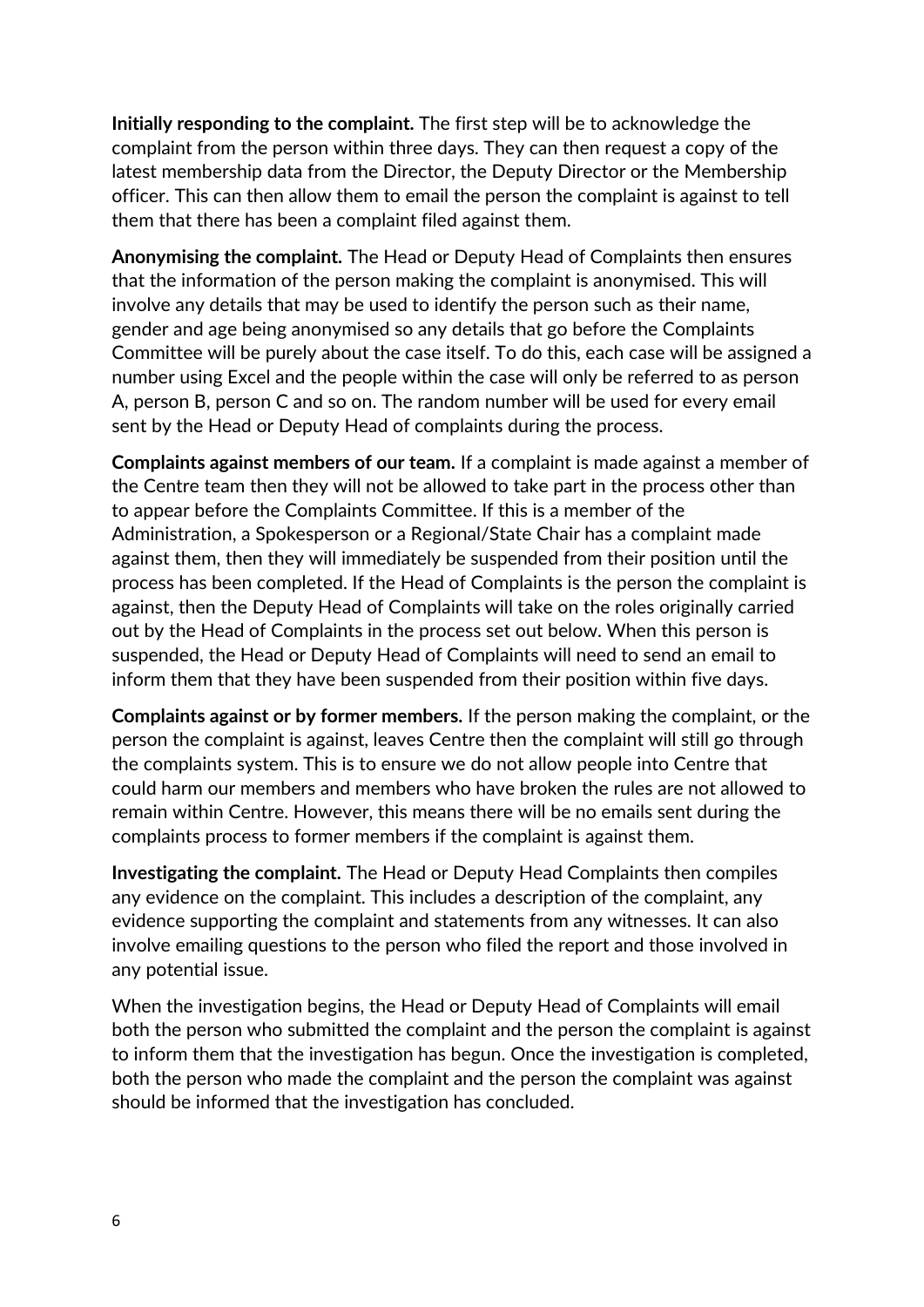**Clear breaches.** When there is a clear breach of safeguarding, our code of conduct, our safeguarding code of conduct or our privacy policy, then our Head or Deputy Head of Complaints must immediately suspend that member. Once this has taken place, any appropriate actions or repercussions will be put in place.

**Possible breaches.** In situations where it is unclear as to whether there is a breach of safeguarding procedures; our code of conduct or our safeguarding code of conduct, then the complaint will go to our Complaints Committee. This committee is made up of Mathew Hulbert, Ashley Routh and Louise Jenifer. This allows the person the complaint has been made against to appear in front of the committee along with the person who made the complaint, who can write down what happened anonymously, which will be alongside any evidence gathered by the Head or Deputy Head of Complaints. Appearances are held remotely is unless a physical meeting is needed and meetings will be recorded. There will then be a secret vote which will look at whether safeguarding rules or code of conduct were broken based on the balance of probabilities (whether it is more than likely the complaint is true). They also consider any previous complaints in the past four years to make their decision. Once this has taken place, any appropriate actions or repercussions will be put in place.

**Possible incidents and repercussions.** If repercussions are needed, these are the minimum repercussions depending on the nature of the incident. The full definitions for all of these terms can be found in our "definitions" guide.

An apology which may also include training during which time the person will be temporarily suspended as a member of Centre. If the person has already been suspended, for any reason, then this should instead result in their membership of Centre being revoked and a permanent ban.

- Drinking during meetings.
- General unkindness or disrespectful behaviour towards another member of Centre or a member of the public.
- Using Centre social media accounts for personal purposes rather than their role within Centre.
- Agreeing to partnerships without a vote by the Centre team.

A temporary suspension of the persons membership, this can be permanent depending on the nature of the incident. If the person has already been suspended, for any reason, then this should instead result in their membership of Centre being revoked and a permanent ban. This often depends on the scale of the incident.

- Breaking GDPR rules.
- Bullying or cyberbullying.
- Harassment.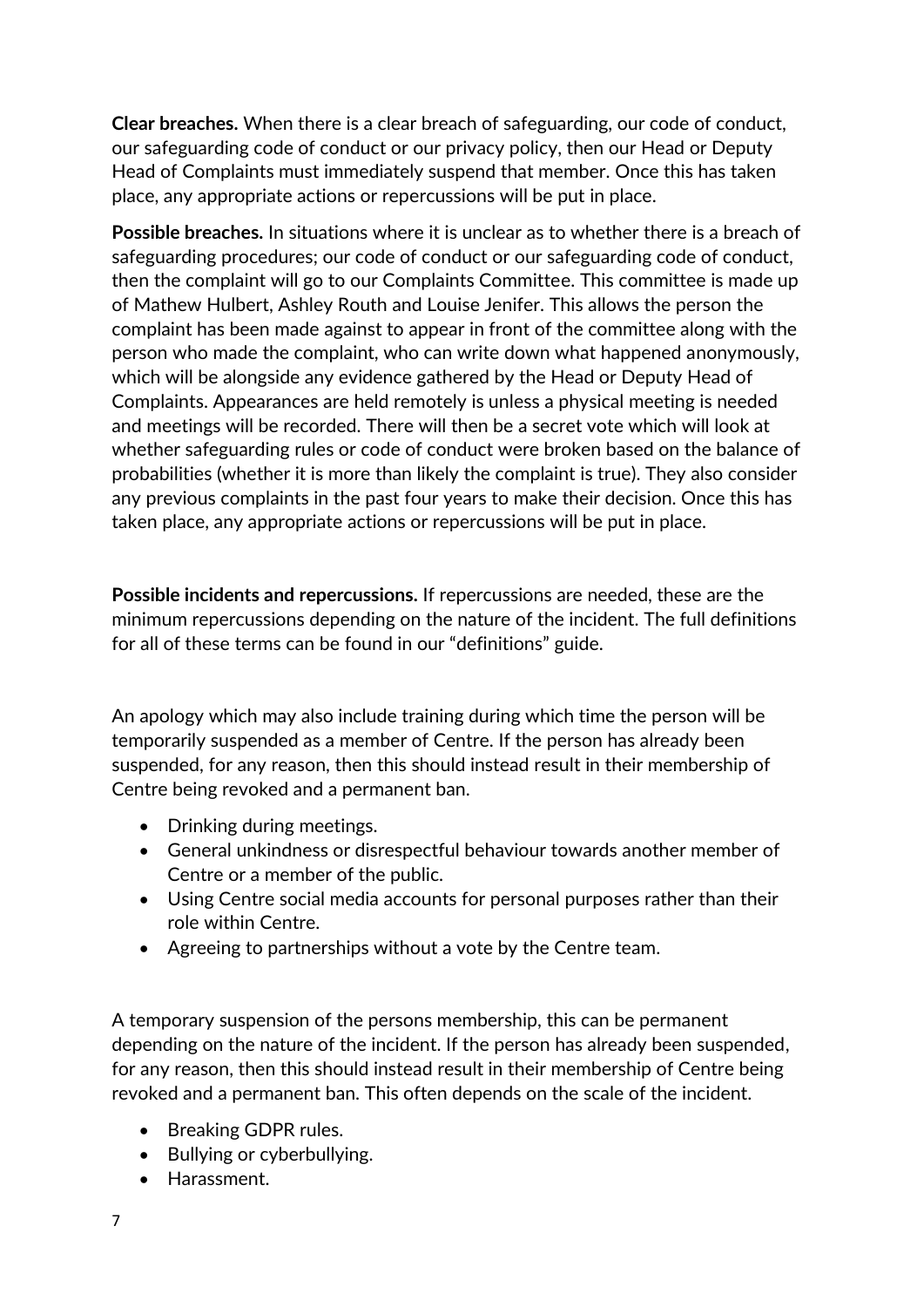- Defamation/libel.
- Intimidation.
- Violent behaviour.
- Posting content of a violent nature.
- Breaking our safeguarding rules.

This will result in their membership of Centre being revoked and a permanent ban.

- Breaking the law.
- Rape.
- Assault by penetration.
- Sexual assault.
- Taking photos or videos of members without their consent.
- Discrimination, bullying or derogatory behaviour based on: age, gender, sex, disabilities, sexual orientation, race, Gender reassignment, Marriage and civil partnerships, religion, pregnancy and maternity or other characteristics.
- Sexual harassment.
- Physical, emotional, sexual, discriminatory, financial or material and psychological abuse.
- Homophobia.
- Islamophobia.
- Racism.
- Transphobia.
- Antisemitism.
- Sending unwanted messages of a sexual nature.
- Ableism.

May fall into any of these categories.

• Conduct on social media or online that breaks any of these rules.

**Once an outcome has been decided.** The Head or Deputy Head of Complaints will email both the person who submitted the complaint and the person the complaint is against explaining the outcome of the case and what the next steps are. This may include training or an apology which will be arranged by the Head or Deputy Head of Complaints. It can also include their membership being revoked or suspended in which case they will need to arrange this with the Administration section of the team in order to change the membership list.